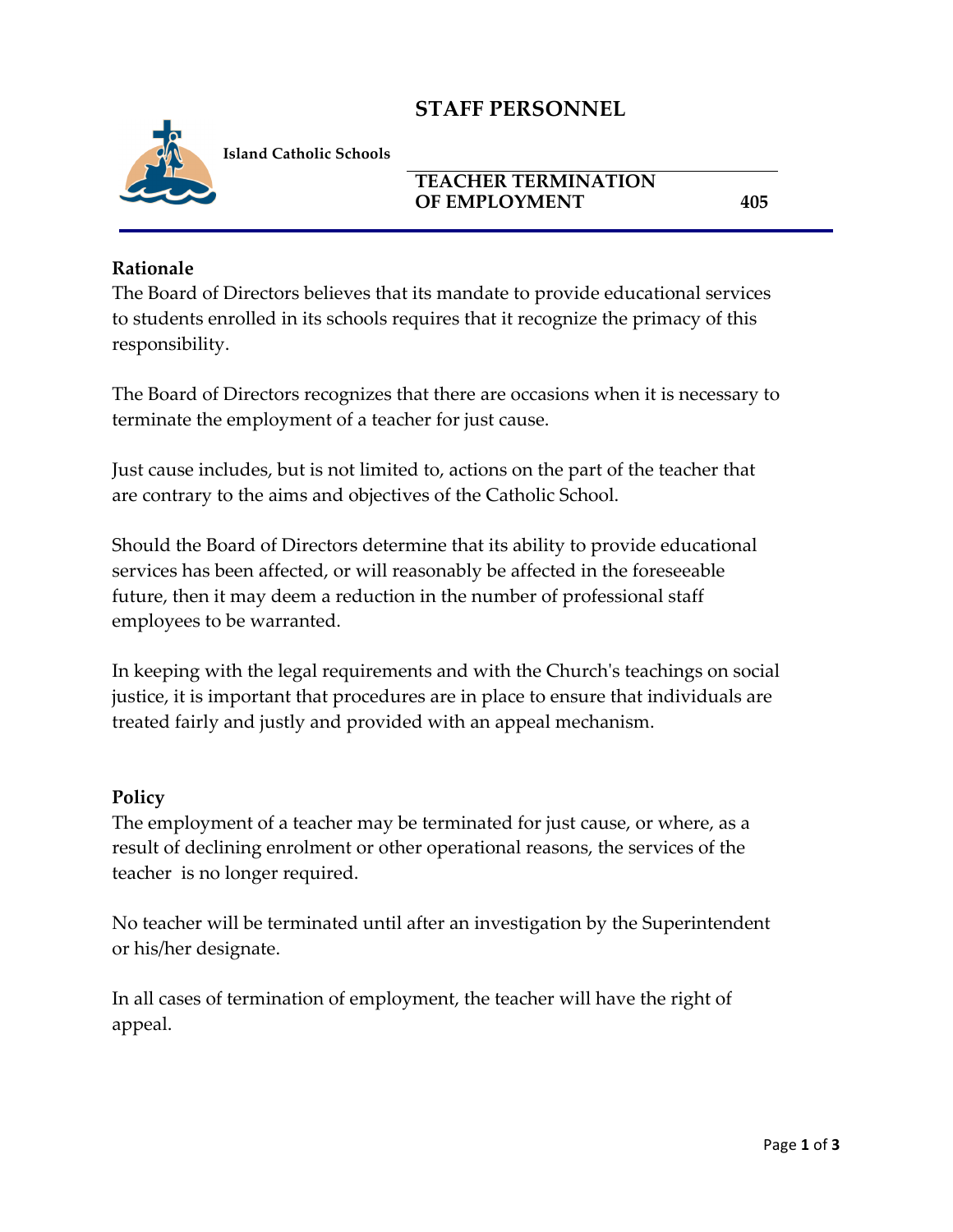# **STAFF PERSONNEL**



**Island Catholic Schools** 

### **TEACHERS TERMINATION OF EMPLOYMENT 405**

### **Regulations**

The following regulations do not apply to those teachers who are employed under the terms of the CSTA Collective Agreement.

#### **A. Termination of Employment Procedure**

- 1. The Employer may terminate the employment of a teacher for just cause, subject to the teacher's right of appeal as set out in the Terms and Conditions of Employment.
- 2. Just cause includes, but is not limited to, actions on the part of the teacher that are contrary to, or non-compliant with, the aims and objectives of the Catholic school.
- 3. The termination of a teacher for reasons other than *just cause* shall follow a formal performance evaluation process in accordance with Policy #404, where the teacher will be given sufficient notice of the reasons for concern and be given an appropriate amount of time to correct the situation.
- 4. Immediate termination or suspension may take place where, in the opinion of the Superintendent of Schools, or the school Principal, in the absence of the Superintendent, the grounds are sufficiently serious that the continued presence of the teacher in the school may be detrimental to the well-being of the school.
- 5. Except as outlined in #4, no teacher shall be terminated until after an investigation by the Superintendent of Schools or his/her designate.

#### **B. Termination of Employment: Performance Evaluation Process**

- 1. Subject to paragraph A.4 the teacher must be given written notification of when performance and/or professional behaviour is unsatisfactory.
- 2. The Principal will meet with the teacher and develop an assistance program to rectify the problem(s). This program should include but not be limited to: